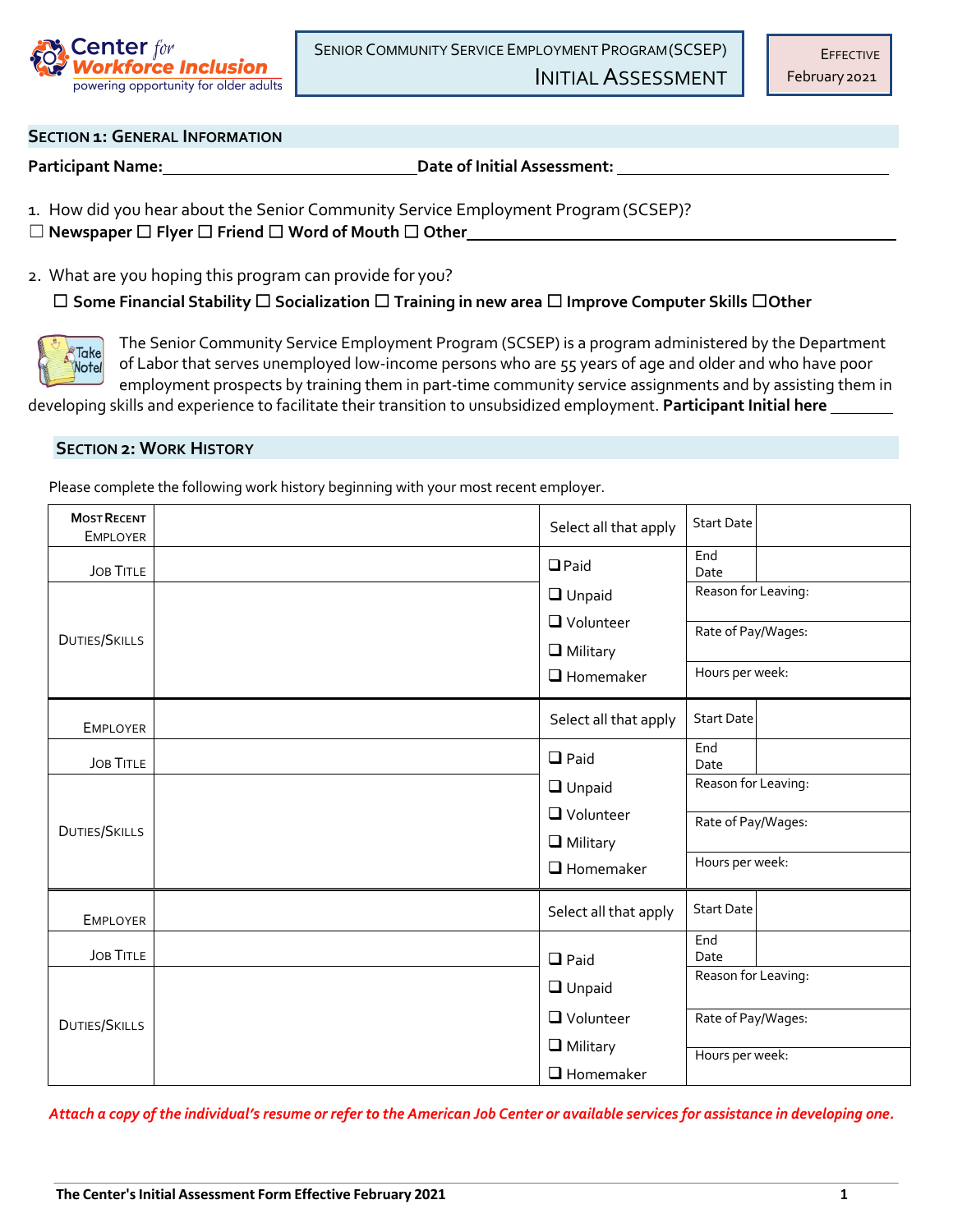

SENIOR COMMUNITY SERVICE EMPLOYMENT PROGRAM(SCSEP)

INITIAL ASSESSMENT

| 2. Would you consider doing the same type of work again? $\Box$ YES $\Box$ NO                                                                                                                                                      |
|------------------------------------------------------------------------------------------------------------------------------------------------------------------------------------------------------------------------------------|
|                                                                                                                                                                                                                                    |
|                                                                                                                                                                                                                                    |
| 4. What have you been doing to find a job in the pastyear?<br>4. What have you been doing to find a job in the pastyear?<br>1. The manus and the manus and the manus and the manus and the manus and the manus and the manus and t |
|                                                                                                                                                                                                                                    |
|                                                                                                                                                                                                                                    |
|                                                                                                                                                                                                                                    |
|                                                                                                                                                                                                                                    |
| 9. During the past year, have you worked with or been assisted by any other workforce development agency?                                                                                                                          |

10. Do you have any Talents/Hobbies you didn't already mention? If so, what are they:

# **SECTION 3: EDUCATION AND TRAINING HISTORY**

*Select the highest level of education completed, field of study and date completed:*

| <b>Level of Education</b>                      |                      |                  |         |  |
|------------------------------------------------|----------------------|------------------|---------|--|
| $\Box$ GED or $\Box$ H.S Diploma Date Received | $\square$ Associates | $\Box$ Bachelors | Masters |  |
| $\Box$ Other, Indicate grade level completed   |                      |                  |         |  |
| <b>Date Completed</b>                          |                      |                  |         |  |
| <b>Field of Study</b>                          |                      |                  |         |  |

1. Do you have any job-related licenses or skills certifications? (e.g. LPN, welding, nurse aide, cosmetology, etc...)

2. Are you currently attending school, training, or any educational classes? <u>Communications are alled</u>

If so, What? and Where?

### **SECTION 4: OCCUPATIONAL PREFERENCES**

1. If you could get more training and instruction, what would be your perfect position?

| 2. Which of these work–related items are most important to you in a job right now? (Choose your top 3) |                   |                     |                                  |                                                  |
|--------------------------------------------------------------------------------------------------------|-------------------|---------------------|----------------------------------|--------------------------------------------------|
| $\Box$ Indoors $\Box$ Outdoors                                                                         |                   | $\Box$ Small office | $\Box$ Large office $\Box$ Wages |                                                  |
| $\Box$ Lots of people                                                                                  | $\Box$ Few people | $\Box$ Busy         | $\Box$ Quiet                     | $\Box$ Benefits                                  |
| $\Box$ Work in a team $\Box$                                                                           | $\Box$ Work alone | $\Box$ None         |                                  | $\Box$ Time and distance it takes to get to work |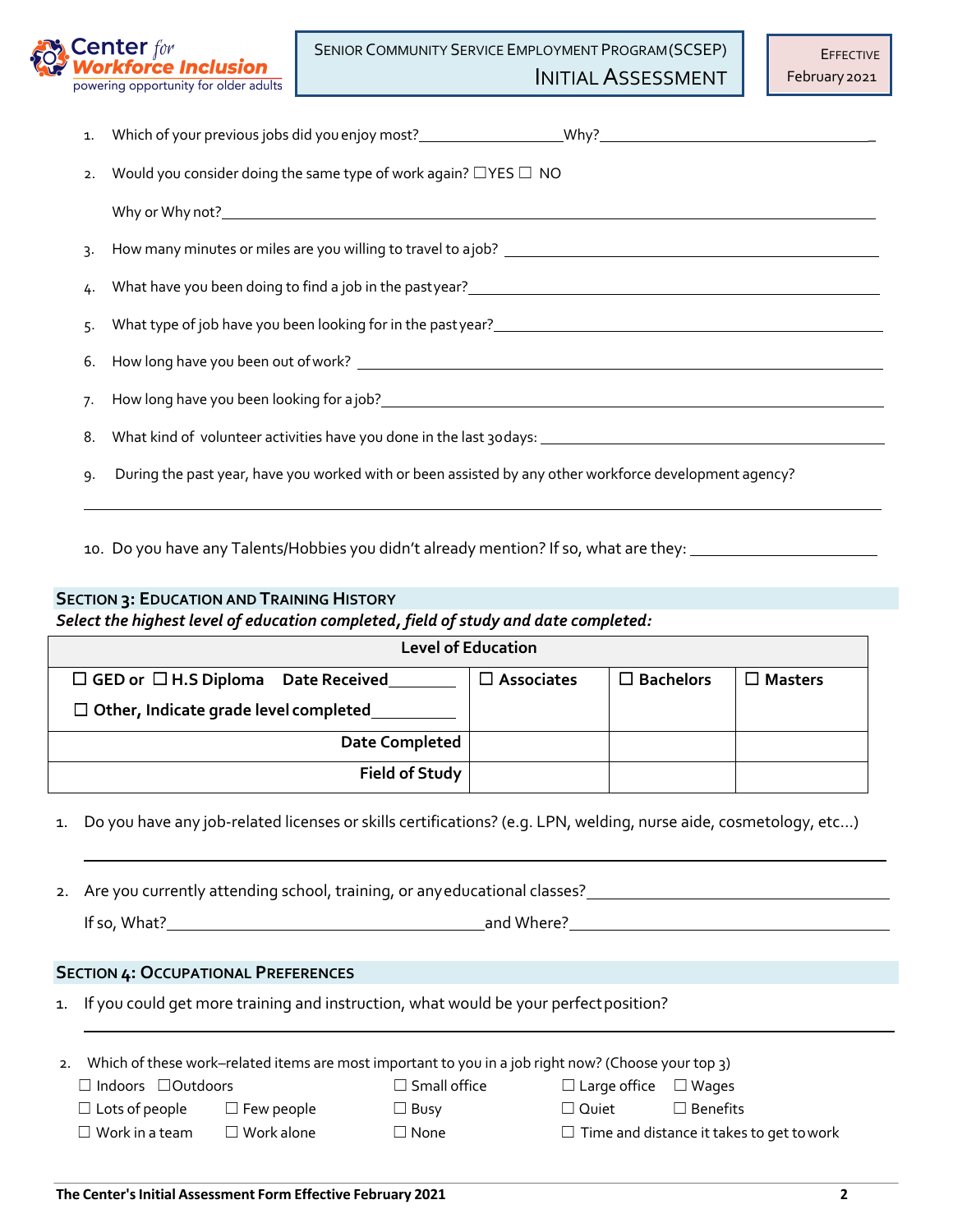



\_

\_

- 3. Do you like working with **numbers and information?** This includes factual information, number specifications, research or data based information, codes, measurements, etc. **Examples** of this type of job may include accountant, bookkeeper, credit reporter, purchaser, claims adjuster, **cashier**, writing, filing, typing etc. ☐Yes, Explain ☐ No, Explain
- 4. Do you like working with **people?** This includes working directly with people or helping people. **Examples** of this type of job may include: **health care/social worker**, teacher, **nurse**, policeman, waitress, **receptionist**, etc. ☐Yes, Explain ☐No, explain
- 5. Do you like working with **things?** This includes working with machinery, office equipment, shovels, tools, trucks, etc. **Examples** of this type of job may include **construction trades**, air conditioning and heating technicians, auto mechanics, auto body repairers, electricians, welders, truck drivers, **computer repairers**, machinist, general labors, **janitorial, custodian**, maintenance jobs etc. ☐Yes, Explain ☐ No, Explain

### **Section 5: SUPPORTIVE SERVICE NEEDSCHECKLIST**

Please use the checklist below to identify any other needs you have at this time:

| Transportation                                                                                                                                                                       | <b>Job Readiness/Job Search</b>                                                                                                                                                                                                                                                                                                                                       | Housing                                                                                                                                                                                                             |  |
|--------------------------------------------------------------------------------------------------------------------------------------------------------------------------------------|-----------------------------------------------------------------------------------------------------------------------------------------------------------------------------------------------------------------------------------------------------------------------------------------------------------------------------------------------------------------------|---------------------------------------------------------------------------------------------------------------------------------------------------------------------------------------------------------------------|--|
| Get a valid driver's license<br>Get auto insurance, registration etc.<br>Get access to a working vehicle<br>□<br>Get help with gas money<br>□<br>Get help with public transportation | Get access to a computer or printer at home<br>□<br>Get internet access and an email address<br>⊓<br>□<br>Learn how to use a computer<br>Get access to a working answering machine<br>□<br>or voice mail<br>Get a working cell phone<br>□<br>Develop a resume and cover letter<br>$\Box$<br>Learn to search for a job<br>$\Box$<br>Get proper interview clothing<br>□ | Need basic essentials<br>П<br>(food, clothing)<br>I want to live in my own<br>$\Box$<br>place<br>Pay past due utilities<br>◻<br>Get a telephone<br>$\Box$<br>Past due rent/mortgage<br>□<br>Rent will increase<br>⊓ |  |
| Health                                                                                                                                                                               | <b>Personal/Family</b>                                                                                                                                                                                                                                                                                                                                                | Other                                                                                                                                                                                                               |  |
| Get an eye exam/eye glasses<br>Reduce alcohol use<br>П<br>Reduce drug use<br>□<br>Get my teeth fixed, go to a dentist<br>□<br>Get personal grooming/hygiene items<br>□               | Develop confidence<br>□<br>Spend more time with others<br>□<br>Feel less frustrated, angry or confused<br>□<br>Get counseling for loss of a loved one<br>□                                                                                                                                                                                                            | SCSEP wages will<br>decrease other benefits<br>Other Needs:<br>п                                                                                                                                                    |  |
| (make-up, toothpaste, soap, deodorant,<br>etc.)<br>Need special accommodation due to:<br>Cannot lift over________pounds<br>Cannot sit or stand for long periods<br>□<br>Other:       | Learn money management skills<br>□<br>Pay family bills/debts<br>□<br>Needs for child/family care<br>◘<br>Resolve/learn to address prior felonies or<br>◘<br>convictions                                                                                                                                                                                               | □ Received referral/service<br>from another source<br>$\Box$ Participant declined referral<br>at this time<br>$\Box$ No referral resources<br>available<br>$\Box$ No supportive needs at this<br>time               |  |

### **AGREEMENT**

I agree that I have been an active participant in this assessment process. The information I gave for this assessment is true and correct.

Participant Signature **Date** Date **Date Communist Project Director/Staff Signature** Date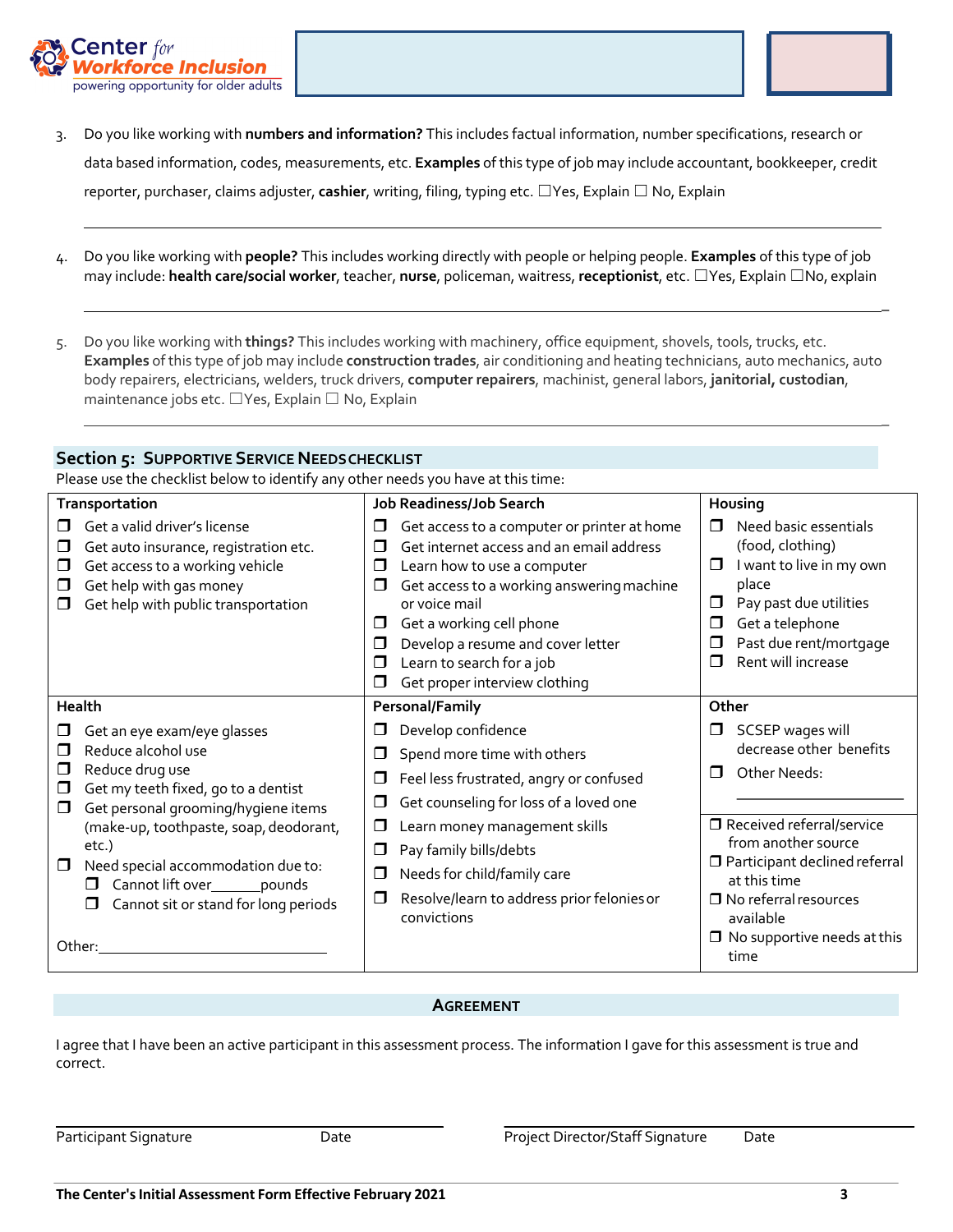



# FOR USE BY **SCSEP STAFF ONLY** BEYOND THIS POINT

This section of the participant's Initial Assessment is designed to allow you, SCSEP staff, the opportunity to reflect on the information you have collected to better assign the participant to a host agency that will provide the training and guidance best suited for this participant and centered on their best experience with the SCSEP program through the development of their Individual Employment Plan.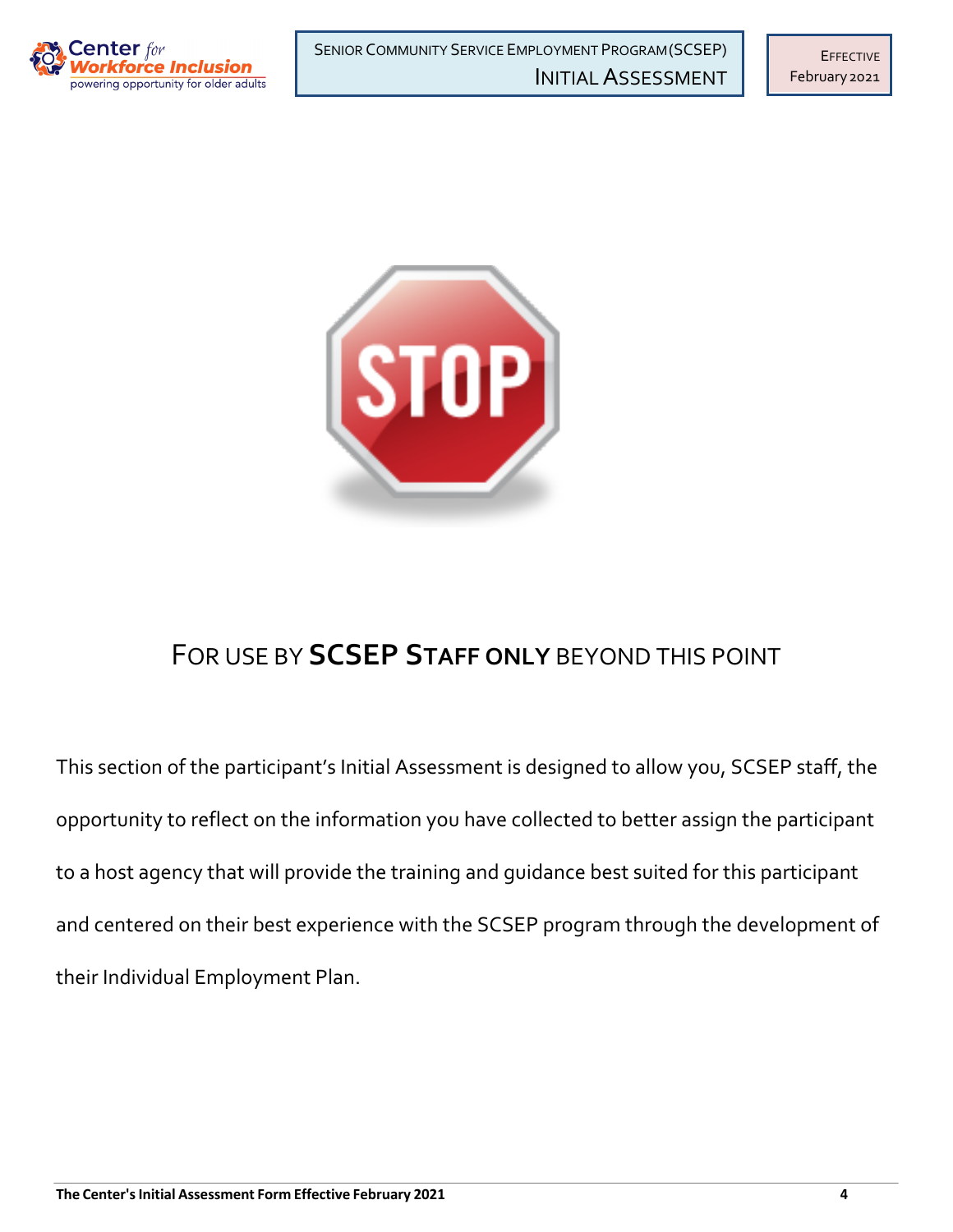

### **Section 6: OCCUPATIONAL SKILLS ASSESSMENT**

| <b>EDUCATION (BASIC SKILLS)</b>                                                                                                                                                                                                                                                                                                                          | <b>JOB KEEPING</b>                                                                                                                                                                                                                                                                                                                                                                                                       | <b>JOB PREPARATION</b>                                                                                                                                                                                                                                                                                                                                                                                                                |  |  |
|----------------------------------------------------------------------------------------------------------------------------------------------------------------------------------------------------------------------------------------------------------------------------------------------------------------------------------------------------------|--------------------------------------------------------------------------------------------------------------------------------------------------------------------------------------------------------------------------------------------------------------------------------------------------------------------------------------------------------------------------------------------------------------------------|---------------------------------------------------------------------------------------------------------------------------------------------------------------------------------------------------------------------------------------------------------------------------------------------------------------------------------------------------------------------------------------------------------------------------------------|--|--|
| Does not have diploma or GED<br>Does not speak English fluently<br>$\Box$<br>Has Low Literacy Skills, unable to<br>□<br>compute or solve problems, read,<br>write, or speak at or above the 8th<br>grade<br>Unable to compute or solve problems,<br>□<br>read, write or speak at a level<br>necessary function on the job, with<br>family or in society. | □<br>Has not worked full-time (32+ hours a<br>week) for at least ninety (90) days with<br>one employer in the past year. (Ref:<br><b>Employment History)</b><br>Has been fired from a job.<br>ப<br>□<br>Has had problems with supervisors/co-<br>workers in past.<br>Personal problems have interfered with<br>П<br>employment in past. (potentially<br>related to substance, mental health<br>and/or behavioral issues) | □<br>Does not have a computer or printer at home<br>Does not have internet access or an email<br>П<br>address<br>□<br>Does not know how to use a computer<br>Does not have a working answering machine<br>□<br>or voice mail<br>□<br>Does not have a cell phone<br>П<br>Does not have a resume and cover letter<br>□<br>Has not searched for a job in several years<br>Has a history of underemployment in the last<br>□<br>10 years. |  |  |
| Other                                                                                                                                                                                                                                                                                                                                                    | Other<br>□                                                                                                                                                                                                                                                                                                                                                                                                               | Other<br>□                                                                                                                                                                                                                                                                                                                                                                                                                            |  |  |
| Total of 1 or more checks indicates need for<br><b>ADDITIONAL EDUCATION TRAINING, INDICATE</b><br><b>TRAINING NEEDED ON THE ADDITIONAL</b><br><b>EDUCATION TRAINING SECTION OF THE IEP.</b>                                                                                                                                                              | Total of 1 or more checks indicates need for<br><b>PARTICIPANT TO DEVELOP JOB KEEPING SKILLS AT</b><br><b>THE COMMUNITY SERVICE ASSIGNMENT IN THE</b><br><b>CSA SECTION OF THE IEP</b>                                                                                                                                                                                                                                   | Total of 1 or more checks indicates need to<br><b>COMPLETE TASKS FOR JOB PREPARATION SKILLS OF THE</b><br><b>INITIAL IEP</b>                                                                                                                                                                                                                                                                                                          |  |  |
| Remember to transfer and develop goals for checked items on the Initial IEP.                                                                                                                                                                                                                                                                             |                                                                                                                                                                                                                                                                                                                                                                                                                          |                                                                                                                                                                                                                                                                                                                                                                                                                                       |  |  |

### **Section 7: APTITUDE**

**PLEASE STAPLE A COMPLETED APTITUDE TEST TO THE ASSESSMENT. YOU MAY USE THE SAME FORMS YOU CURRENTLY USE OR THE FORMS RECOMMENDED BY the Center.**

### **Section 8: OVERALLASSESSMENT**

AFTER THE INITIAL ASSESSMENT INTERVIEW IS DONE, COMPLETE THIS SECTION AND MAKE CASE NOTES AS NEEDED ON THE ATTACHED CASE NOTE FORM.

| <b>Job Readiness Skills</b>                                                                   | <b>Excellent</b> | Good | <b>Fair</b> | <b>Needs</b><br>Improvement | Unable to Assess/<br><b>Re-Assessment Job</b><br><b>Readiness Skills</b><br>Month/Year |
|-----------------------------------------------------------------------------------------------|------------------|------|-------------|-----------------------------|----------------------------------------------------------------------------------------|
| Participant's current potential for<br>performing at an assigned community<br>service agency. |                  |      |             |                             |                                                                                        |
| Participant's current potential for<br>transitioning to unsubsidized employment.              |                  |      |             |                             | $\Box$ / Date                                                                          |

## **Identify three possible community service assignments based on the participant's preferences and potential employment goals.**

 $1)$   $2)$ 

# **NEXT REASSESSMENT and/or IEPAPPOINTMENT**:

*Schedule the next appointment and add to your calendar to assure follow-up.*

Grantees may not use SCSEP for job ready individuals who only need job search assistance or job referral services. A Job Ready individual will have all three of the following criteria:

- **Hard and Soft skills** to do the job
- $\Box$  Motivation
- **T** Life Situation is conducive to work (reliable transportation, health etc.)

If all Job Ready criteria are met, this participant is not eligible for SCSEP and should be referred to the American Job Center! DO NOT ENROLL!